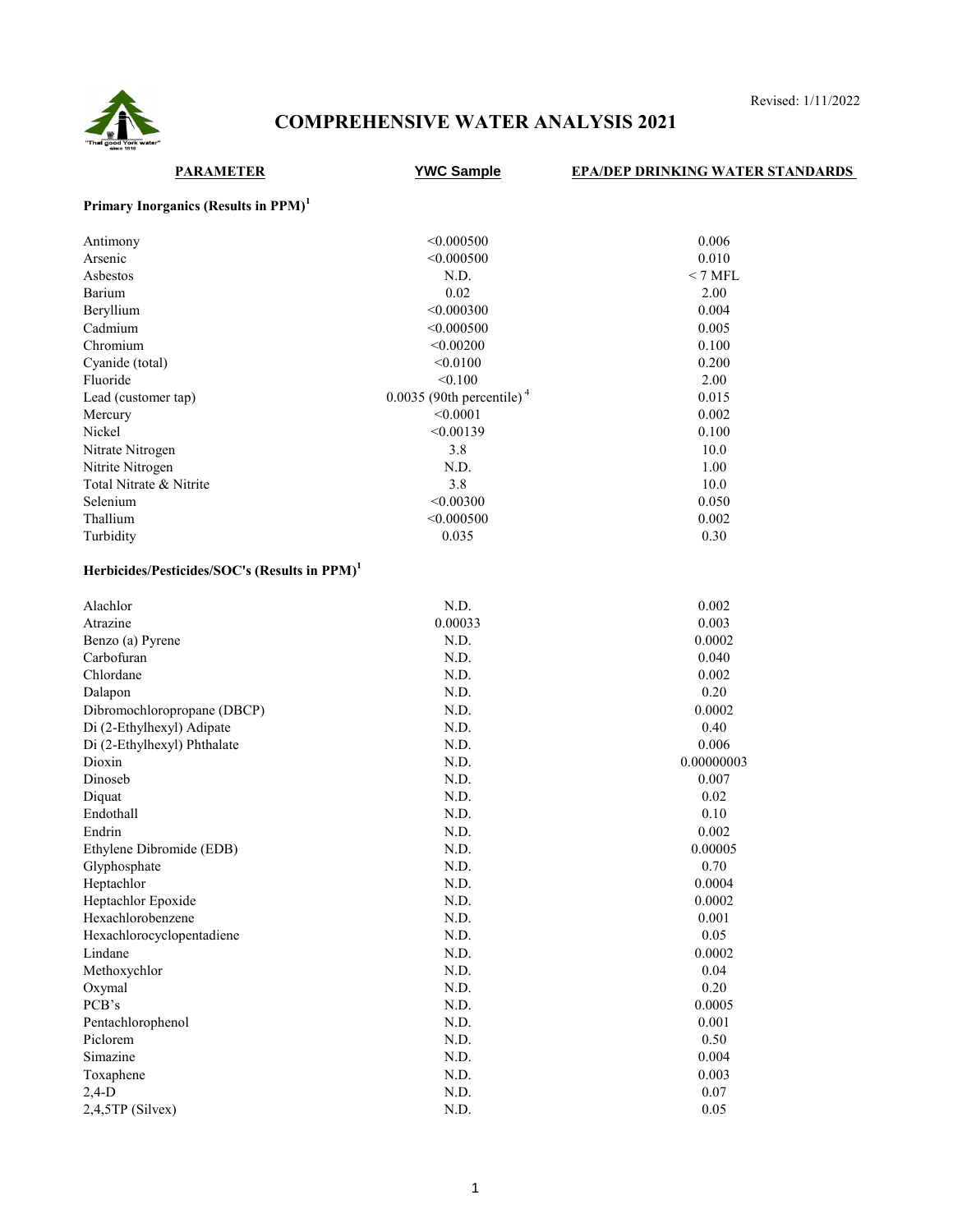| <b>PARAMETER</b>                                                   | <b>SAMPLE</b> | <b>WATER STANDARDS</b> |
|--------------------------------------------------------------------|---------------|------------------------|
| Haloacetic Acids (Results in PPB) <sup>2</sup>                     |               |                        |
| First Quarter 2021                                                 | 13.19         | 60                     |
| Second Quarter 2021                                                | 21.66         | 60                     |
| Third Quarter 2021                                                 | 22.39         | 60                     |
| Fourth Quarter 2021                                                | 17.78         | 60                     |
| Total Trihalomethanes (Results in PPB) <sup>2</sup>                |               |                        |
| First Quarter 2021                                                 | 15.86         | 80                     |
| Second Quarter 2021                                                | 25.31         | 80                     |
| Third Quarter 2021                                                 | 37.76         | 80                     |
| Fourth Quarter 2021                                                | 23.31         | 80                     |
| Radiological Characteristics (Results in pCi/L) <sup>3</sup>       |               |                        |
| Gross Alpha                                                        | N.D.          | <15.0                  |
| Radium-226                                                         | N.D.          | < 5.0                  |
| Radium-228                                                         | N.D.          | < 5.0                  |
| Uranium                                                            | N.D.          | $<$ 30.0               |
| Microbiological (Results in units) <sup>5</sup>                    |               |                        |
| Coliform Bacteria (% of positive samples) <sup>5</sup>             | $< 0.1\%$     | 5.00%                  |
| Number of Acute Violations                                         | $\theta$      | $\mathbf{0}$           |
| Heterotrophic Plate Count (Bac/ml.) <sup>6</sup>                   | 0.07          | *(previously 500)      |
| Regulated Volatile Organic Chemicals (Results in PPM) <sup>1</sup> |               |                        |
| Benzene                                                            | N.D.          | 0.005                  |
| Carbon Tetrachloride                                               | N.D           | 0.005                  |
| Chlorobenzene                                                      | N.D.          | 0.10                   |
| 1,2-Dichloroethane                                                 | N.D.          | 0.005                  |
| o-Dichlorobenzene                                                  | N.D.          | 0.60                   |
| p-Dichlorobenzene                                                  | N.D.          | 0.075                  |
| 1,1-Dichloroethylene                                               | N.D.          | 0.007                  |
| cis-1,2-Dichloroethylene                                           | N.D.          | 0.07                   |
| trans-1,2-Dichloroethylene                                         | N.D.          | 0.10                   |
| Dichloromethane                                                    | N.D.          | 0.005                  |
| 1,2-Dichloropropane                                                | N.D.          | 0.005                  |
| Ethylbenzene                                                       | N.D.          | 0.70                   |
| Styrene                                                            | N.D.          | $0.10\,$               |
| Tetrachloroethylene                                                | N.D.          | 0.005                  |
| Toluene                                                            | N.D.          | $1.0\,$                |
| 1,2,4-Trichlorobenzene                                             | N.D.          | 0.07                   |
| 1,1,1-Trichloroethane                                              | N.D.          | 0.20                   |
| 1,1,2-Trichloroethane                                              | N.D.          | 0.005                  |
| Trichloroethylene                                                  | N.D.          | 0.005                  |
| Vinyl Chloride                                                     | N.D.          | 0.002                  |
| Xylenes (Total)                                                    | N.D.          | $10.0\,$               |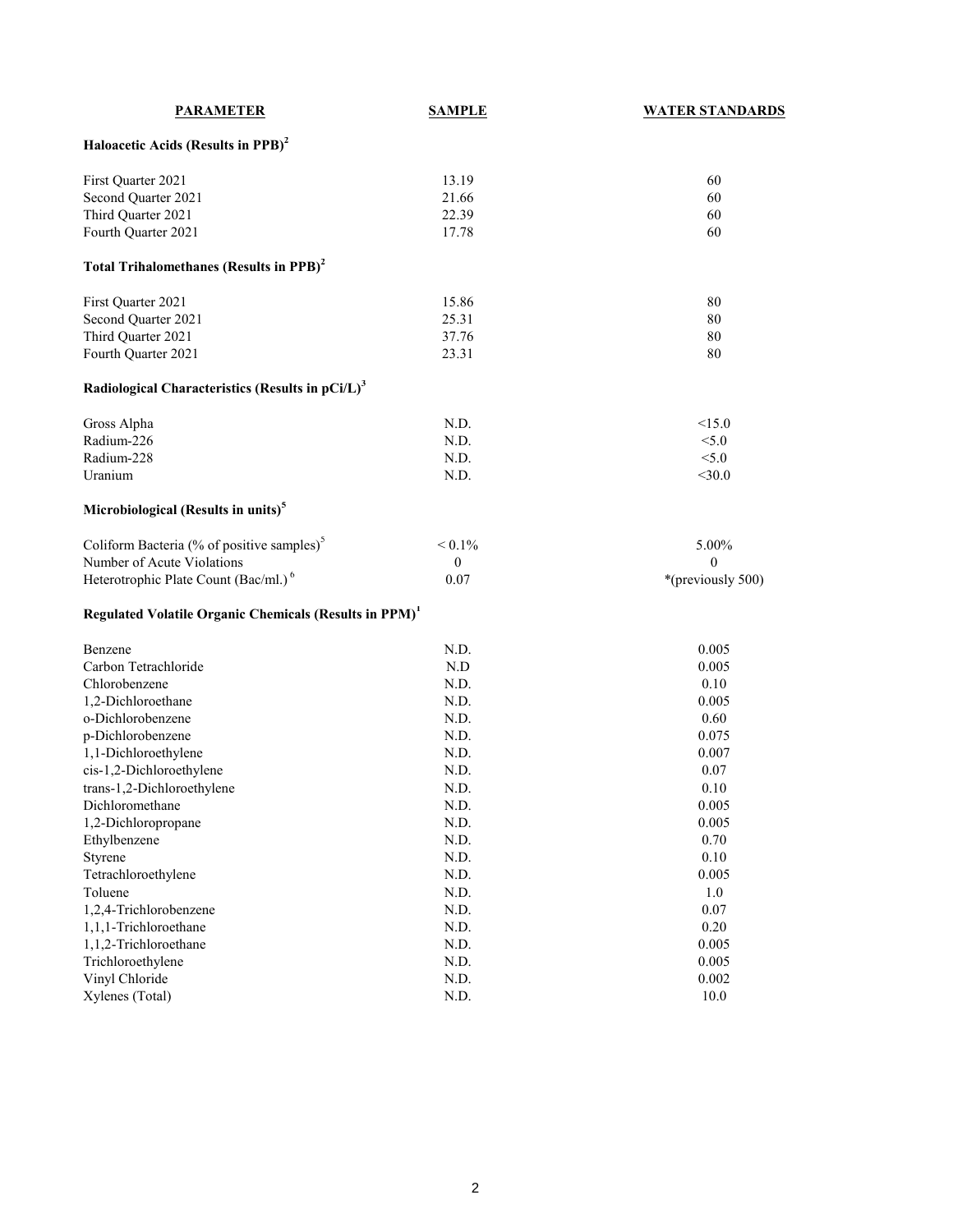# **Unregulated Contaminant Monitoring (Results in PPB)<sup>2</sup>UCMR Round #4, thru 3rd qtr. 2020**

| <b>Entry Point</b>                        |          |        |
|-------------------------------------------|----------|--------|
| Anatoxin-a                                | < 0.0300 | $\ast$ |
| Cylindrospermopsin                        | < 0.0900 | $*$    |
| <b>Total Microcystin</b>                  | < 0.300  | $\ast$ |
| Manganese                                 | 2.82     | 50     |
| Germanium                                 | < 0.1    | $\ast$ |
| Chlorpyrifos                              | < 0.01   | $\ast$ |
| Total permethrin                          | < 0.013  | $\ast$ |
| Alpha-hexachlorocyclohexane               | < 0.0033 | $\ast$ |
| Dimethipin                                | < 0.067  | $\ast$ |
| Oxyfluorfen                               | < 0.017  | $\ast$ |
| Profenofos                                | < 0.1    | $\ast$ |
| Tebuconazole                              | < 0.067  | $\ast$ |
| <b>Tribufos</b>                           | < 0.023  | $\ast$ |
| Ethoprop                                  | < 0.01   | $\ast$ |
| Butylated hydroxyanisole                  | < 0.01   | $\ast$ |
| o-toluidine                               | < 0.0023 | $*$    |
| Ouinoline                                 | < 0.0067 | $*$    |
| 1-butanol                                 | < 0.67   | $*$    |
| 2-methoxyethanol                          | < 0.13   | $\ast$ |
| 2-propen-1-ol                             | < 0.17   | $\ast$ |
| Customer Tap                              |          |        |
| HAA5                                      | 26.929   | $\ast$ |
| HAA6Br                                    | 5.501    | $\ast$ |
| HAA9                                      | 32.013   | $\ast$ |
| Raw Water (Result in $PPM$ ) <sup>1</sup> |          |        |
| <b>Bromide</b>                            | 0.0418   | $\ast$ |
| Total Organic Carbon                      | 2.117    | $\ast$ |

# **Secondary Inorganics (Results in PPM)<sup>1</sup>**

| Alkalinity                    | 52                                     | *             |
|-------------------------------|----------------------------------------|---------------|
| Aluminum                      | 0.11                                   | $0.05 - 0.20$ |
| Calcium                       | 21.3                                   | *             |
| Chloride                      | 34.2                                   | 250           |
| Conductivity                  | 249.92                                 | *             |
| Color                         | $\boldsymbol{0}$                       | 15            |
| Copper (customer tap)         | $0.029$ (90th percentile) <sup>4</sup> | 1.3           |
| Copper (distribution system)  | N.D.                                   |               |
| Corrosivity (Langlier Index)  | 0.1                                    | $\ast$        |
| Hardness                      | 89                                     | *             |
| Total Iron                    | 0.02                                   | 0.3           |
| Lead (distribution system)    | N.D.                                   | 0.005         |
| Magnesium                     | 6.3                                    | *             |
| Manganese                     | 0.01                                   | 0.05          |
| <b>Total Phosphorus</b>       | 0.19                                   | *             |
| pH Value                      | 8.5                                    | $7.4 - 9.0$   |
| Silver                        | N.D.                                   | 0.1           |
| Sodium                        | 17.8                                   | *             |
| Sulfate                       | 21                                     | 250           |
| Foaming Agents (MBAS)         | N.D.                                   | 0.5           |
| <b>Total Dissolved Solids</b> | 160                                    | 500           |
| Zinc                          | N.D.                                   | 5             |